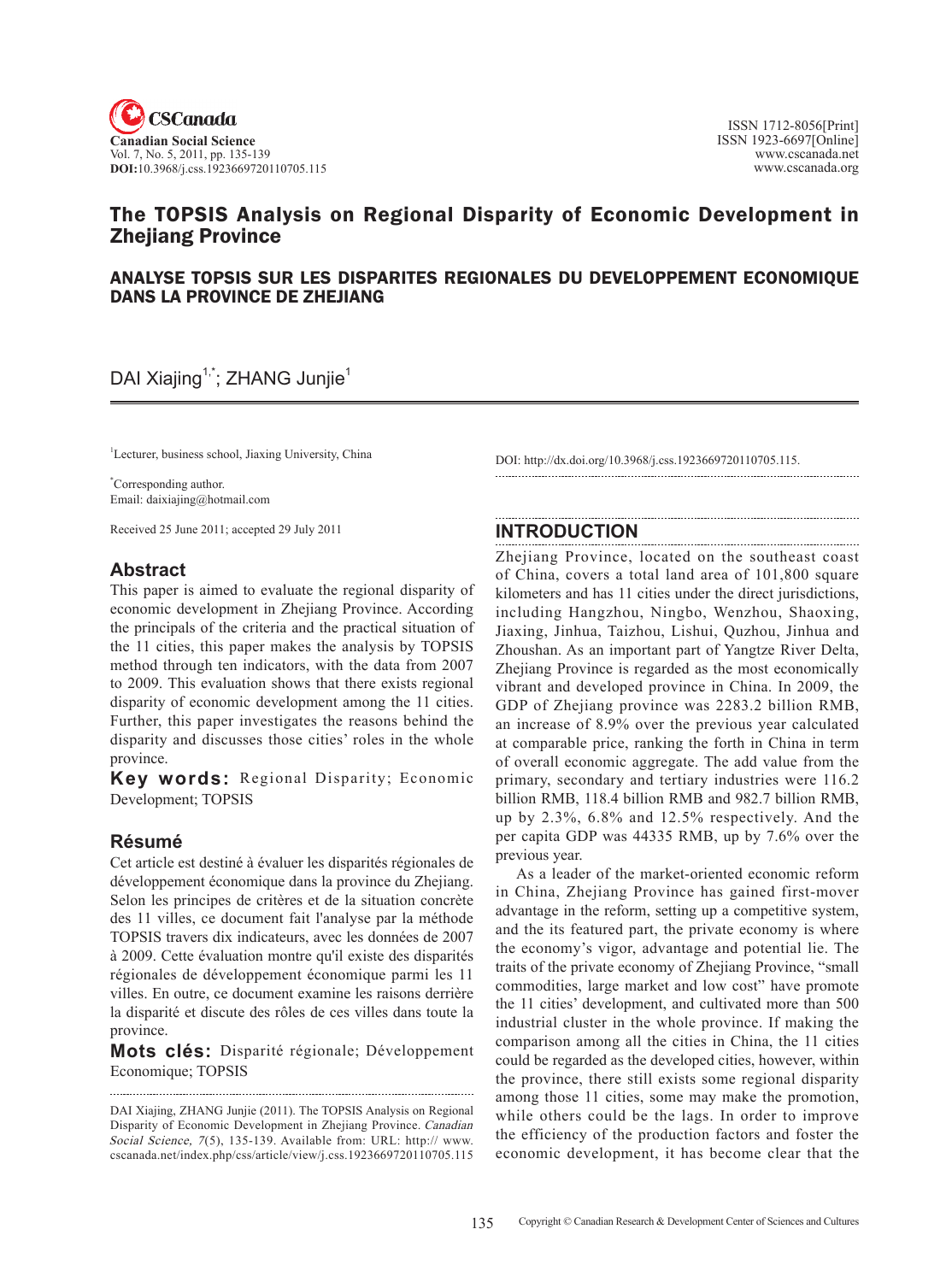economic integration and balanced development would be crucial.

Under this background, this article aims to make a study on the contributions of the 11 cities by a quantitative approach, TOPSIS. From this analysis, we could get the overview of the economic feature of the 11 cities and their role played on the whole province.

### **1. LITERATURE REVIEW**

The research on the regional economic development by various quantitative methods has attracted more and more attention. And the economic development has been always complicated with more than one criterion under consideration, that is called multiple criteria decision making (MCDM, Hwang and Yoon,1981). MCDM has been often applied for complex decision in construction when lots of criteria were involved. The MCDM problems could be divided into two kinds, one is the classical MCDM problem, among which the rating and the weights of criteria are measured in crisp numbers. Another is the fuzzy multiple criteria decision making problem, among which the ratings and the weights of criteria evaluated on imprecision ,subjective and vagueness are usually expressed by linguistic terms, fuzzy numbers or intuition fuzzy numbers (Liu, 2009)

Accordingly, MCDM is supplemented by the elements of mathematical statistics and the MCDM methodology that considered statistical relations between criteria is developed.(Jurjita.A,2010).There are several MCDM methods presented in the literature, including Theil's entropy, JINI Coefficient ,TOPSIS and ELECTER (Elimainaiton Et Choix Traduisant la Realite) and so on . It is no rule for how to choosing those methods, every way has its own advantage and drawbacks. So, the characteristics of the research objective and data become the criteria of judgment. In this article, TOPSIS is selected because of its simple and programmable computation procedure.(Chackraborty, 2011). In addition, TOPSIS has an advantage of its user friendly application where users may directly input judgment data without any previous mathematical calculation. Besides, it can also be combined with other MCDM method, such as AHP and operations research models to allow users to structure complex problems.

Classical literature on economic development described the trends of regional disparity as an inverted U-curve, as Williamson(1965) expressed " regional income differentials increase in early development stages, then stabilize, and then diminish in mature period of growth." The early classical literature didn't explain sufficiently the reasons behind the observations, while the later Growth Theory compensated this shortcoming, such as The Solow-Swan model, predicting that "under a fixed saving rate, a lower capital-labor ratio is associated with a fast proportionate increase in capital stock on the path toward a steady state or equilibrium."(Masahisa Fuita, 2001)

Since 1990, the studies on regional disparities in China have been lively. Lin (1998) examined the regional divergence after opening up in china by GINI coefficient method , and got a conclusion that it is the big discrepancy among the East, the Middle and the West that result the unbalance development for the whole country.Yang (1994) calculated the weighted coefficient of variation for per capita national income from 1952 to 1990, and the conclusion was that the trends of the divergence of the different cities of china present the "U" curve with the turning point in 1978.Mei and Xu (2005) analysis the economic development of the 13 cities in Jiangsu Province based on Theil coefficient method. Lyons and Tsui (1991) measured the inter-provincial disparities in China form 1950s to the mid-1980s. From the regional growth approach, the World Bank (1995), adopting per capita GDP growth rate as the indicator, analyzed the disparity for the period 1977-1992. In addition, Tian et al.(1996) further studied the tendency of regional convergence from 1953-1993 , and got the conclusion , that is, the interprovincial disparity fell during this period, although some debate this. (Ergun et al., 2011)

#### **2. METHODOLOGY**

### **2.1 Topsis**

The TOPSIS method (Technique for Order Preference by Similarity to Ideal Solution) is based on the concept that the best chosen alternative should have the shortest distance from the ideal solution and the farthest distance from the negative ideal solution. Through consistent and systematic criteria, TOPSIS analyzes the distance relationship between the ideal solution, which is the maximal benefits solution, and the negative ideal solution, regarded as the minimal benefits solution. TOPSIS is always used for multi-attribute decision making, by ranking the alternatives according to the closeness between the alternative and the ideal alternative. Te main advantage of this approach is its user could directly input judgment data without any previous mathematical calculations and locate both the ideal solution and the negative ideal solution easily.

The steps involved in TOPSIS are as follows: (1) Step1 Inputs is expressed in the matrix form

$$
A = \begin{cases} a_{11} & a_{12} & \cdots & a_{1n} \\ a_{21} & a_{22} & \cdots & a_{2n} \\ \cdots & \cdots & \cdots & \cdots \\ a_{m1} & a_{m2} & \cdots & a_{mn} \end{cases}
$$

(2) Step2 The normalized decision matrix is constructed using equations (1)

$$
b_{ij} = \frac{a_{ij} - a_{\min(j)}}{a_{\max(j)} - a_{\min(j)}}
$$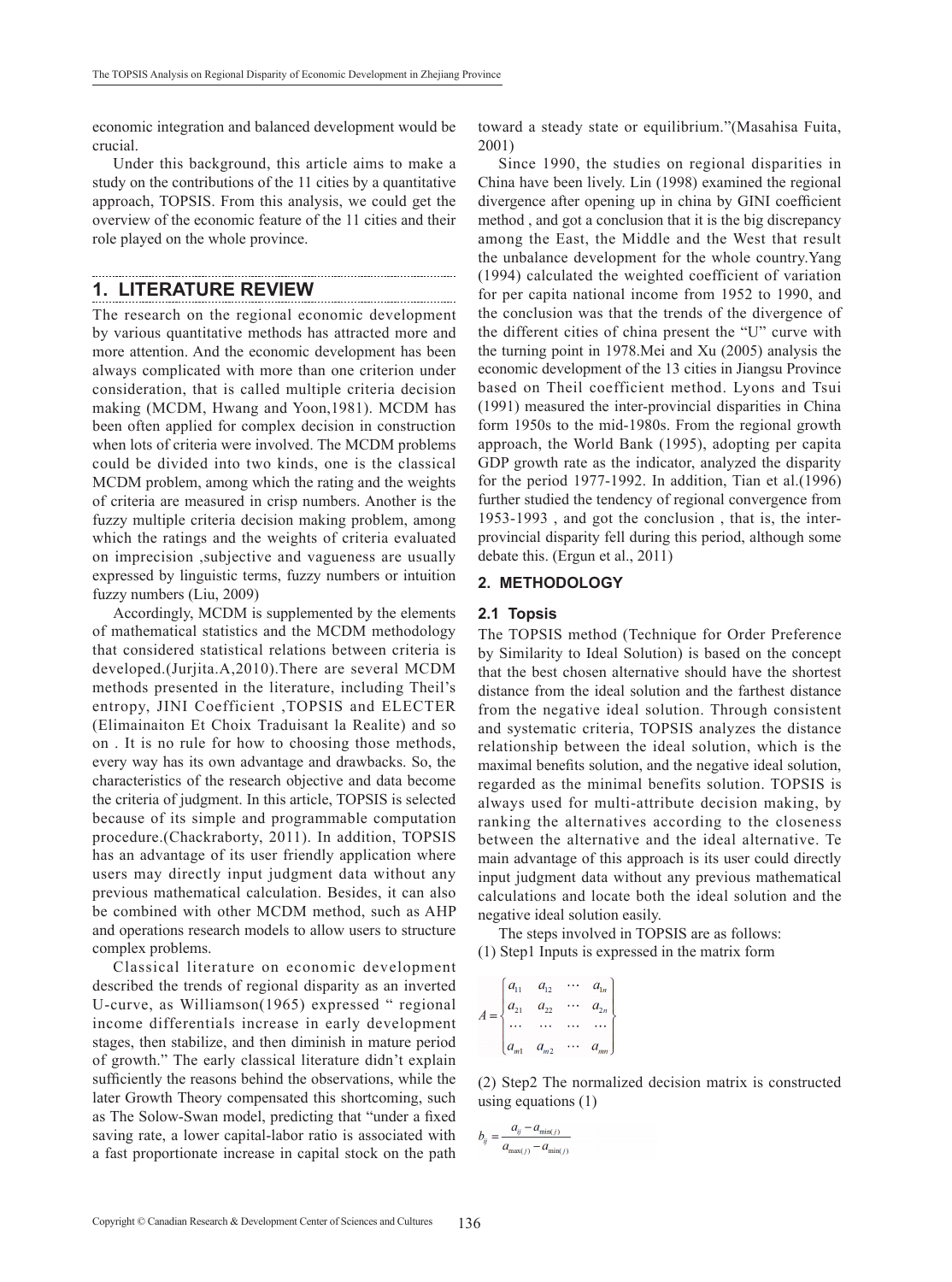$$
b_{ij} = \frac{a_{ij} - a_{\min(j)}}{a_{\max(j)} - a_{\min(j)}}\tag{1}
$$

(3) Step 3 Calculation of the weighed normalized decision matrix

(4) Step 4 To determine the ideal (S+)and worst (S-) alternative

$$
S^+ = \{ r_j^+ | j = 1, 2, \cdots, 10 \} = \{ \max r_{ij} | j = 1, 2, \cdots, 10 \}
$$
  
\n
$$
S = \{ r_j^- | j = 1, 2, \cdots, 10 \} = \{ \min r_{ij} | j = 1, 2, \cdots, 10 \}
$$
 (2)

(5) Step 5 To calculate the distance of each alternative from the ideal and worst alternative

$$
d_i^+ = \left[ \sum_{j=1}^{10} (r_{ij} - r_j^+)^2 \right]^2
$$
  

$$
d_i^- = \left[ \sum_{j=1}^{10} (r_{ij} - r_j^-)^2 \right]^2 (i = 1, 2, \dots, 11)
$$
 (3)

(6) To calculate the integrated evaluation index C

$$
c = \frac{d_i^{\dagger}}{d_i^{\dagger} + d_i^{\dagger}} \tag{4}
$$

#### **2.2 Criteria of Regional Development**

The determination of the development level of the 11 cities is required to elaborate the multi-criteria. According to the principal of choosing indicators, scientificity, reasonableness, comparability and controllability, this paper adopts 10 indicators to measure the economic level of 11 cities of Zhejiang Province. The whole evaluation system is expressed as table 1 as follows:

#### **Table 2 Standardization**

**Table1 The Evaluation System of the Economic Development**

| Criteria                      | Sub-criteria                                                       |
|-------------------------------|--------------------------------------------------------------------|
| Economic                      | $(1)$ Per Capita GDP                                               |
| Scale                         | $(2)$ GDP                                                          |
|                               | (3) Total Retail Sales of Consumer Goods                           |
| Industry                      | (4) Composition of GDP                                             |
| Structure                     | (5) Total Investment in Fixed Assets                               |
|                               | (6) Total Profits of Industrial Enterprise Above                   |
|                               | Designated Size                                                    |
|                               | People's Living (7) annual per capita disposable income of         |
| Conditions                    | households                                                         |
|                               | (8) savings deposit o households                                   |
| Foreign Trade<br>and Economic | (9) Number of Projects for Contracted Foreign<br>Direct Investment |
| Cooperation                   | (10) Total Value of Imports and Exports                            |

According to the indicator described above, the data, from 2007 to 2009, were mainly taken from Zhejiang Province 's government yearbook, Since each evaluation index with its own specific dimension was incomparable, not allowing the comparison of index value with different dimension, a direct comparison could be done between indexes in different units, also reduce the impact on the comprehensive evaluation due to fluctuation range of index value and dimension so as to minimize the loss of information. So, Undimensionalization is essential in the analysis process. In SPSS cluster analysis menu provide four Undimensionalization methods, and this study takes the Standardization method, by which a variable is rescaled to have a mean of zero and a standard deviation of one. Table 2, taking the data of 2009 as an example, shows the standardization variables.

|           | x1     | x2     | x <sub>3</sub> | x <sub>5</sub> | x6     | x7     | x8     | x4     | x9     | x10    |
|-----------|--------|--------|----------------|----------------|--------|--------|--------|--------|--------|--------|
| Hangzhou  | 0.6465 | 0.1334 | 0.6066         | 0.6353         | 0.6363 | 0.3401 | 0.6929 | 0.3325 | 0.6804 | 0.9791 |
| Ningbo    | 0.5474 | 0.1503 | 0.4925         | 0.5599         | 0.5671 | 0.3681 | 0.4995 | 0.3531 | 0.5129 | 0.4643 |
| Jiaxing   | 0.2494 | 0.1086 | 0.2675         | 0.3686         | 0.2493 | 0.3198 | 0.2212 | 0.3341 | 0.33   | 0.0294 |
| Huzhou    | 0.1453 | 0.0792 | 0.1441         | 0.1648         | 0.154  | 0.3146 | 0.1071 | 0.3412 | 0.4391 | 0.1814 |
| Shaoxin   | 0.3202 | 0.9936 | 0.255          | 0.2978         | 0.3714 | 0.3968 | 0.2536 | 0.3112 | 0.2056 | 0.1759 |
| Zhoushang | 0.0625 | 0.1014 | 0.0589         | 0.114          | 0.0535 | 0.3255 | 0.0548 | 0.3267 | 0.0143 | 0.0247 |
| Wenzhou   | 0.292  | 0.0591 | 0.413          | 0.246          | 0.2625 | 0.3088 | 0.3899 | 0.3172 | 0.0257 | 0.0508 |
| Jinhua    | 0.2079 | 0.0677 | 0.249          | 0.1874         | 0.1844 | 0.3031 | 0.2558 | 0.2874 | 0.1129 | 0.0917 |
| Ouzhou    | 0.0772 | 0.0503 | 0.0885         | 0.1061         | 0.0583 | 0.2631 | 0.0593 | 0.2622 | 0.0251 | 0.0137 |
| Taizhou   | 0.2454 | 0.067  | 0.293          | 0.2201         | 0.1954 | 0.3059 | 0.2254 | 0.317  | 0.0314 | 0.0414 |
| Lishui    | 0.0647 | 0.0417 | 0.0881         | 0.0775         | 0.0601 | 0.257  | 0.0805 | 0.2556 | 0.0118 | 0.0066 |

#### **2.3 Results**

According the steps described above, combing with the standardization variables of 2009, the TOPSIS method is applied to evaluate the regional disparity of economic development of the 11 cities in Zhejiang Province, and gets the results as follows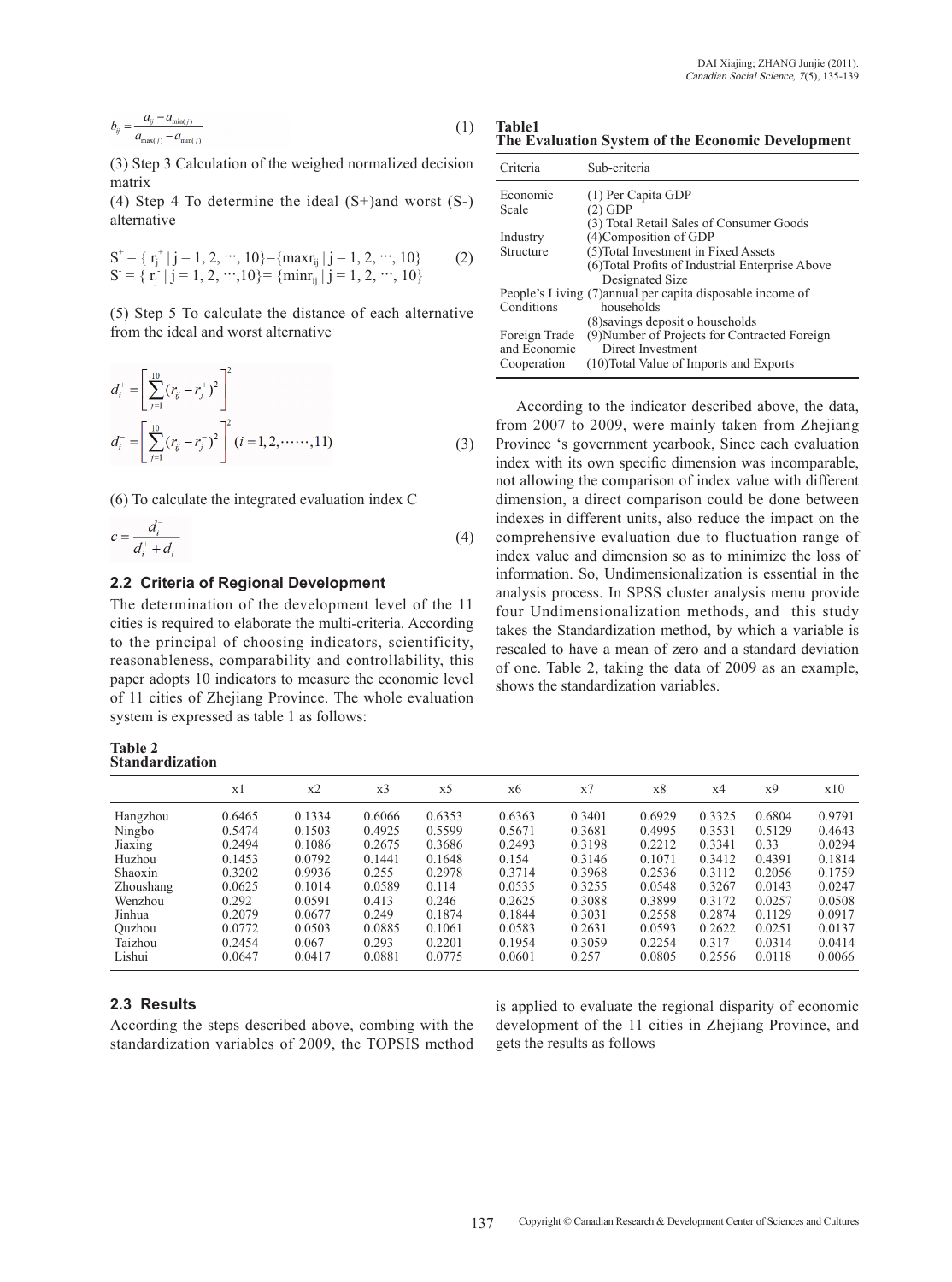**Table 3 Ranking of the 11 Cities with TOPSIS Method**

|           | $D+$   | D-     | CI(%) | rank |
|-----------|--------|--------|-------|------|
| Hanghzou  | 0.2106 | 1.6225 | 95.64 |      |
| Ningbo    | 0.3336 | 1.4071 | 87.4  | 2    |
| Jiaxing   | 1.1301 | 0.6318 | 39.01 | 5    |
| Huzhou    | 1.3846 | 0.5497 | 31.68 |      |
| Shaoxing  | 1.0739 | 0.7018 | 42.5  |      |
| Zhoushang | 1.6767 | 0.2586 | 14.3  | 9    |
| Wenzhou   | 1.1292 | 0.6585 | 41.15 |      |
| Jinhua    | 1.3205 | 0.4629 | 27.2  | 9    |
| Ouzhou    | 1.6805 | 0.1614 | 9.59  | 10   |
| Taizhou   | 1.2885 | 0.4706 | 30.78 | 7    |
| Lishui    | 1.7133 | 0.112  | 7.08  | 11   |

Applying the same procedure on the data of 2007 and 2008, then compare the ranking of those three year, which could reveal the trends of the regional disparity as Table 4.

**Table 4 Ranking from 2007 to 2009**

|           |       | 2007          |       | 2008 | 2009  |    |  |
|-----------|-------|---------------|-------|------|-------|----|--|
| Hanghzou  | 68.61 |               | 87.18 |      | 95.64 |    |  |
| Ningbo    | 58.42 | 2             | 86.05 | 2    | 87.4  | 2  |  |
| Jiaxing   | 28.04 | 5             | 41.9  | 5    | 39.01 | 5  |  |
| Huzhou    | 25.61 | 6             | 31.25 | 7    | 31.68 | 7  |  |
| Shaoxing  | 52.92 | $\mathcal{E}$ | 46.92 | 3    | 42.5  | 3  |  |
| Zhoushang | 5.96  | 9             | 18.17 | 9    | 14.3  | 9  |  |
| Wenzhou   | 31.05 | 4             | 41.28 | 4    | 41.15 | 4  |  |
| Jinhua    | 19.58 | 8             | 28.15 | 9    | 27.2  | 9  |  |
| Ouzhou    | 2.66  | 11            | 2.61  | 10   | 9.59  | 10 |  |
| Taizhou   | 20.51 | 7             | 33.05 | 7    | 30.78 | 7  |  |
| Lishui    | 1.95  | 12            | 8.97  | 11   | 7.08  | 11 |  |

### **CONCLUSION AND DISCUSSION**

Table 3shows scores (Ci) by TOPSIS of the 11 cities, furthermore, Table 4 makes the ranks of the 11 cities from 2007 to 2009. The former shows the economic development lever of the 11 cities, while the later exhibits their trends during the later three years, which has little change actually. According those two tables, we could divide the 11 cities into three levels. The first level includes four cities, Hangzhou, Ningbo, Wenzhou and Shaoxing. Those four cities are treated as the developed cities with strong economy. And the second lever also enables four, that is, Jiaxing, Huzhou and Taizhou and Jinhua, represent the middle situation, moderate but not strong enough. The last three cities, Zhoushang, Quzhou, and Lishui are the third level, which are less developed compared to others. Those results are got by the TOPSIS approach; furthermore, we want to analysis the reasons by details.

In the four cities of the first level, Hangzhou, as the captain of Zhejiang Province, no doubt, has the most fame for its history and culture, renowned as "Paradise on Earth". Actually, for the economic development, Hangzhou also takes the leading role. According to the policy of "building the city with industry and strengthening the city with industry, Hangzhou aims to establish the four manufacturing bases of featured electromechanical industry, medical and chemical industry, modern textile industry and modern building material industry, which have become the most dynamic ones among China's relevant industries. Besides the local industry development, Hangzhou also attaches importance to the foreign investment, by introducing series of relevant policies in favor of foreign investor.

Ningbo, neighboring Hangzhou, is located in the east of Zhejiang Province. As to the south of the Yangze River, Ningbo has an advantageous foundation for port economy. Located on the main route of international container shipping in Pacific Region, Ningbo enjoys favorable geographical advantage, with the distance to the world –class ports, such as Hong Kong, Singapore, within 1000 nautical miles. Since 1989, Ningbo Port has been listed by the State Council as one of the four international deepwater transshipping ports in china. Now, Ningbo Port has been regarded as the second largest port in China and the 4th in the world. It is the port industry makes this city prosperous and promotes the further development.

Shaoxing, enjoying the high reputation of its history and culture, was founded about 2,500 years ago. For this old city, the light textile is the mainstay industry, which is regarded as the textile production base of china, with its chemical fiber manufacturing output accounting for 47% of the total industry output. Now, after year effort and development, Shaoxing textile industry has formed a large enterprise cluster, making Shaoxing the area with the most advanced equipment, the highest density of shuttleless looms, and the largest output in the national textile industry.

It is reasonable for those three cities above, Hangzhou, Ningbo, and Shaoxing, becoming the first level of Zhejiang Province. In addition to the accumulation of the long history, those cities have a unique advantage, that is, closing to Shanghai, the key city of the Yangtze River Delta., benefiting from the development of Shanghai and turning into significant strengths in the process of economic strengths. What's more, as to keep this benefits, the Bay Bridge has been constructed to greatly shorten the distance between those cities and Shanghai.

However, far away the above three cities, Wenzhou is on the edge of the Yangtze River Delta with less benefits from the economics cluster of Shanghai compared to other cities. It is this situation that stimulates this city becomes the pioneer during the economic reform and opening up in China. With the spirit of diligent and braveness, Wenzhou took the leader in the market-oriented economics reform, and fundamentally established a market economic system with its own features. Now, this city has formed many specialized markets, covering most the basic categories of the means of living and production, such as shoes, eyeglasses, lighter and so on.

The four cities on the second level, Jiaxing, Huzhou,